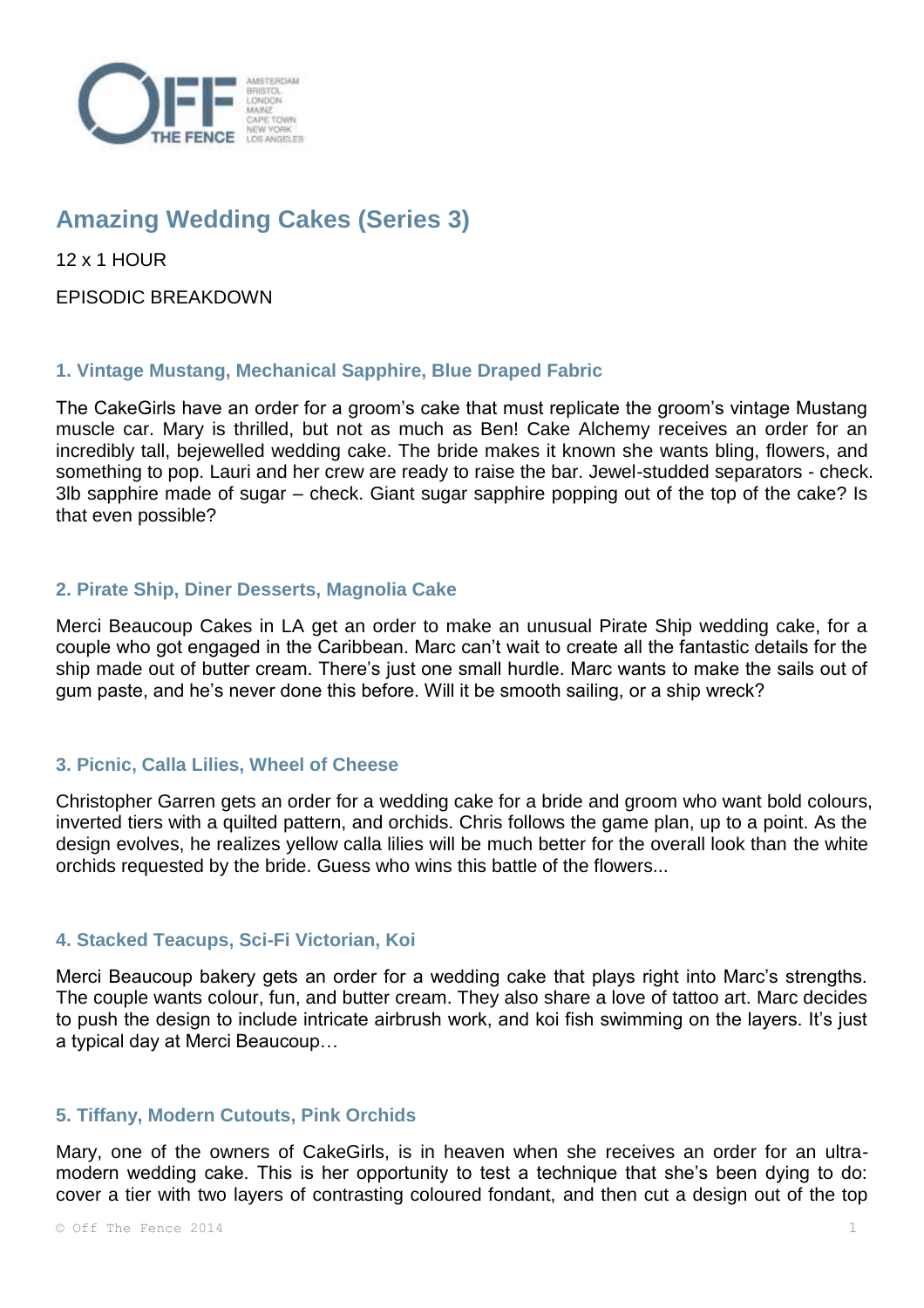layer so the bottom layer is exposed. Sounds easy. What could go wrong? Meanwhile, New York City's Cake Alchemy has just received an order for a white wedding cake adorned with orchids.

#### **6. Pantry Shower, Edward Scissorhands, Chandelier**

The CakeGirls get an order for a Pantry Shower cake from a bride whose family fetes the newlyweds with a party that will fill their pantry. The idea is to give the couple all the ingredients they'll need to get their marriage off to a flying start. So the sisters create a wonderful design that aims to defy the law of gravity.

#### **7. Day of the Dead, Champagne, Surprise**

Cake Alchemy owner Lauri is making an engagement cake for one of her favourite people in the world: her loyal and beloved employee, Stephanie. The cake (and engagement party) will be a surprise, so Lauri keeps Stephanie distracted by having her work on this mysterious client's cake. Will Lauri's team be able to keep their secret, while crafting this unusual, inverted cake for their colleague?

#### **8. Bobble Head, Roses and Stripes, Scroll Motif**

The Chicago sisters receive a challenge they can't refuse – to create a bobble head groom's cake. The groom is a huge football fan and has his heart set on seeing this cake at his reception. Can Mary design a structure that will bobble, but not fall? She comes up with a game plan, but the pressure is on. She has just one chance to line up the cake-filled helmet and send it through the uprights…

#### **9. Looking Glass, Stenciled, Skeleton**

LA's Merci Beaucoup bakery gets an order for a 40th Wedding Anniversary cake. The clients are two sisters, the daughters of the anniversary couple, who want Reva to create a cake that reflects the artistic life their parents have created for them. The party is going to be inspired by Alice in Wonderland, so the cake should reflect that as well. Reva gets carte blanche to go as far as she wants with the design, and she delivers with her 'Through the Looking Glass' creation.

## **10. Lotus Blossom, Gypsy Rose, Mini Swans**

A couple seeks out Christopher Garren's Cakes to create a non-traditional wedding cake. The couple specifically wants to incorporate Lotus flowers, henna designs, and lots of colour. Chris is overjoyed because he gets to use the airbrush, create appliqués and detailed mosaics, and sculpt the layers into hourglass shapes. Chris gets the whole team involved in crafting the elaborate decorations, with fingers crossed that when all the parts come together, it will be a glorious yet cohesive cake design.

## **11. Modern Beach, Masquerade, Ottoman**

Lauri of Cake Alchemy has earned a reputation for making wedding cakes that are art pieces. Her client is a bride who has an unusual request: she wants to surprise her husband-to-be with a